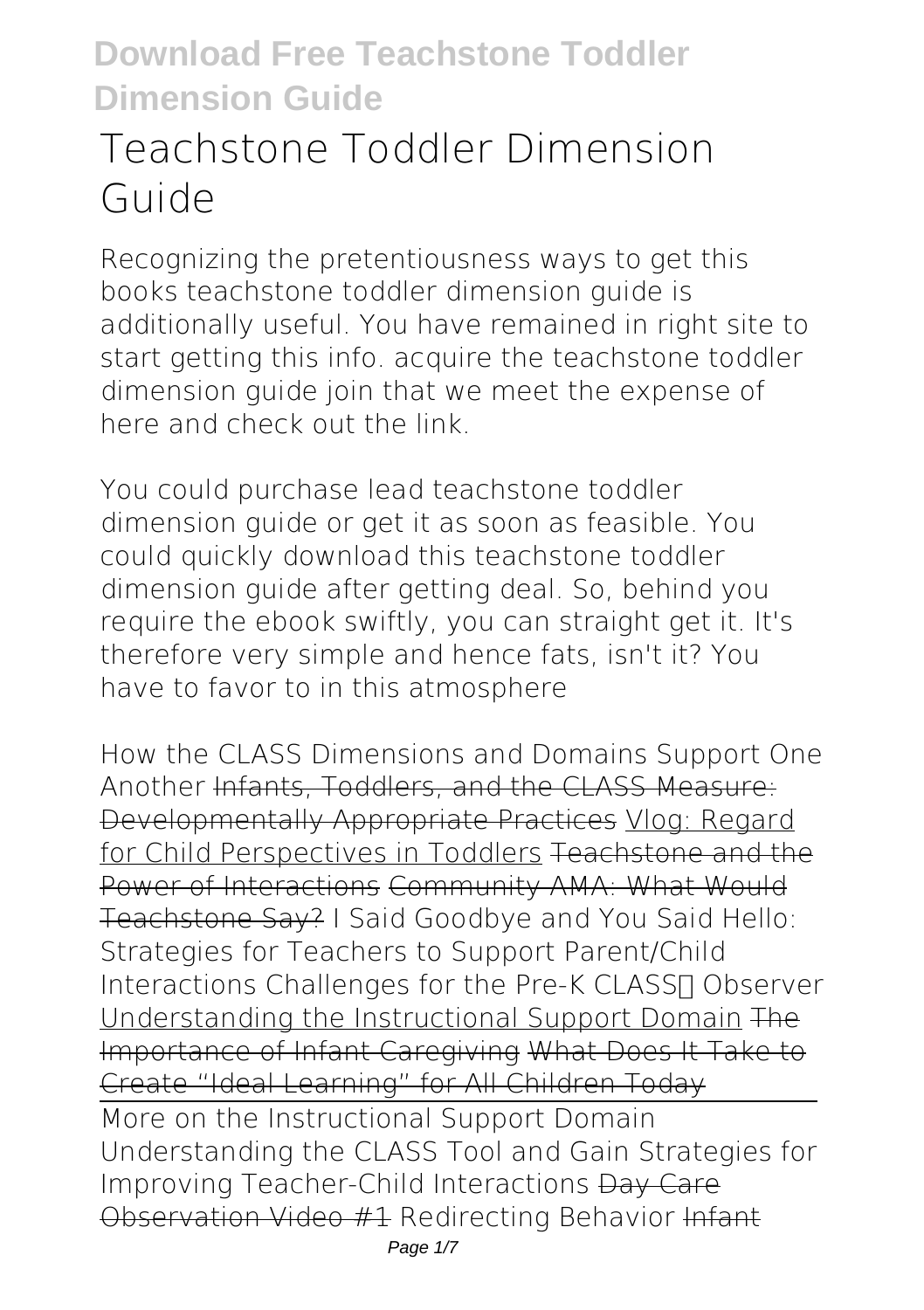\u0026 Toddler Program in Northern NJ - Apple Montessori Schools What Does 'High-Quality' Preschool Look Like? | NPR Ed Organizing for Assessment in Early Care and Education **Misunderstood Indicators in the Classroom Organization Domain** *Super Centers Explained* Infant Toddler Environments *Head Start Teacher's Training Video Teachstone CDA Program* Regard for Student Perspectives in Pre-K Effective Teacher-Child Interactions

Setting Up to Support Children's Learning Head Start Webinar: Promoting Positive Teacher Child Outcomes *CLASS assessment in infant and toddler classrooms what do observers look for?*

Instructional Support Essentials for Teachers Conducting Live CLASS Observations Teachstone Toddler Dimension Guide

Home; Dimensions Guides; Dimensions Guides. Use this practical quide to the CLASS∏ tool to enhance interactions in your classroom.

### Dimensions Guides - Teachstone Store

The four dimensions are Relational Climate, Teacher Sensitivity, Facilitated Exploration, and Early Language Support. Together, they capture how caregivers provide babies with a secure base for exploration, respond to their needs in sensitive ways, and encourage early language development.

### Understanding the Infant and Toddler CLASS ... Teachstone

The CLASS Dimensions Guide serves as a foundation for all of Teachstone's CLASS-based programs,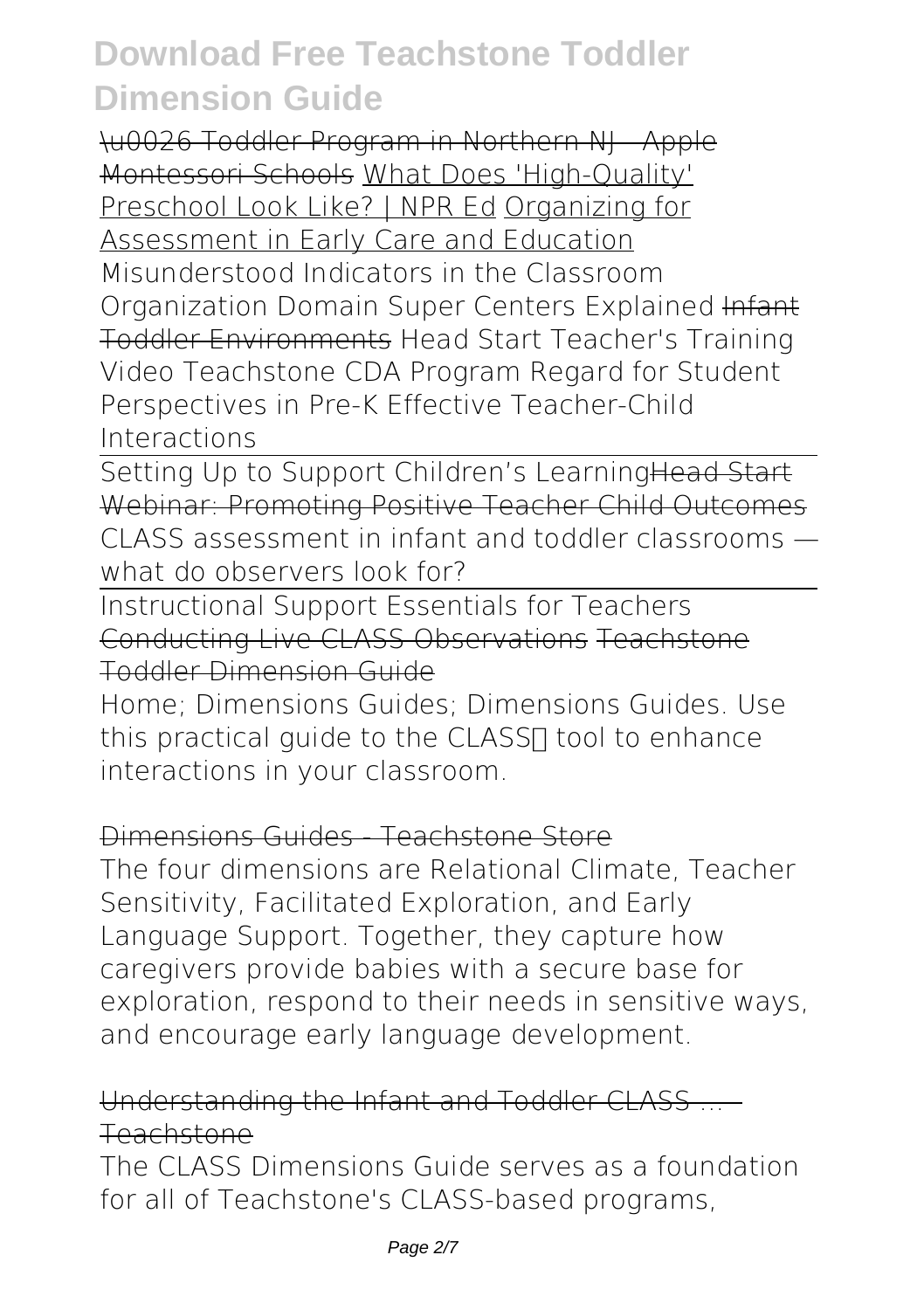reminding educators how effective interactions are organized and how they impact learning. Teachers will find it easy to use, and coaches will find it a helpful reference as they provide feedback to their teachers.

### CLASS Dimensions Guide - Teachstone Store

Where To Download Teachstone Toddler Dimension Guide teacher-child interactions, the CLASS domains and dimensions, and more in this new online CLASS training. Each of the 4 courses features a Teachstone Specialist to guide teachers through lessons and encourage reflection on their classroom practice. Purchase as a complete set for \$199.99 (a \$20

#### Teachstone Toddler Dimension Guide

Give teachers a foundational understanding of teacher-child interactions, the CLASS domains and dimensions, and more in this new online CLASS training. Each of the 4 courses features a Teachstone Specialist to guide teachers through lessons and encourage reflection on their classroom practice. Purchase as a complete set for \$199.99 (a \$20 ...

#### Teachstone Class Dimensions Guide - 10/2020

Mary Margaret-Gardiner and Sarah Hadden discuss the Toddler CLASS dimension Regard for Child Perspectives. You'll learn why there isn't a student expression indicator and the importance of non-verbal choices.

#### Toddler - Teachstone

This dimensions guide is great for teachers and anyone interested in understanding why classroom interactions matter and how they can be improved Page 3/7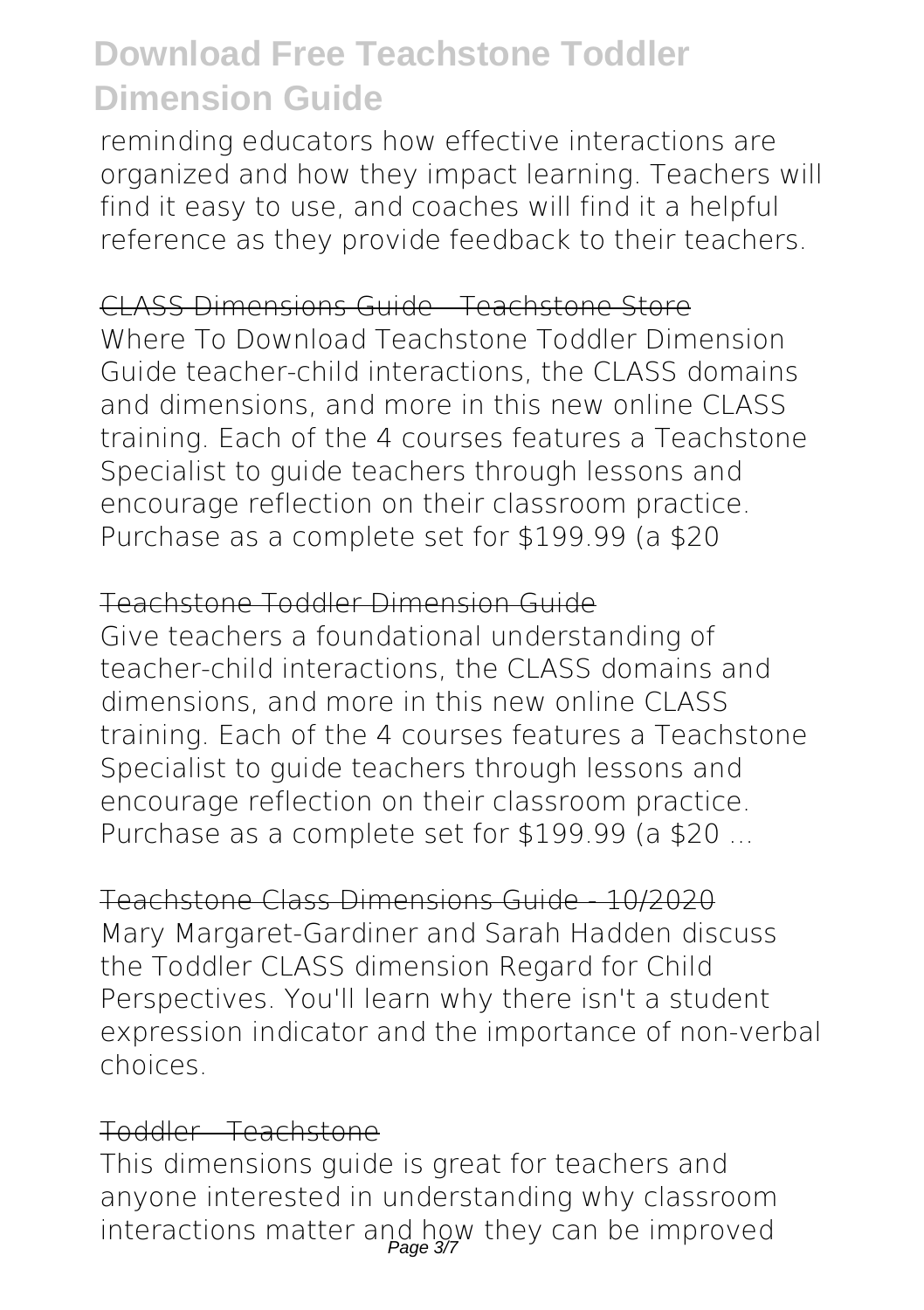with the CLASS tool. This guide is used with the bestselling CLASS observational tool that measures interactions between children and teachers—a primary ingredient of high-quality early educational experiences.

### CLASS Dimensions Guide Toddler: Teachstone Training LLC ...

Let's talk today about the CLASS tool being used for infants and toddlers. You may be familiar with the fact that the Infant measure (birth to 18 months) has one domain—Responsive Caregiving— with four dimensions, while the Toddler measure (15-36 months) has two domains—Emotional and Behavioral Support and Engaged Support for Learning—with eight dimensions.

#### Toddler - Teachstone

the Toddler and Pre-K CLASS tools continue to measure very similar features and dimensions of teachers' interactions with young children. These commonalities can continue to serve as a common framework for focusing on program improvement within programs serving both age ranges.

### The CLASS Measure: Infants, Toddlers, and Effective ...

Infant, Toddler, and Pre-K CLASS helps child-care providers nurture children's early learning while responding to their needs. As children enter preschool, their sense of themselves is grounded in, and dependent on, relationships. CLASS helps preschool teachers foster a secure, supportive base for learning and exploration.<br>Page 47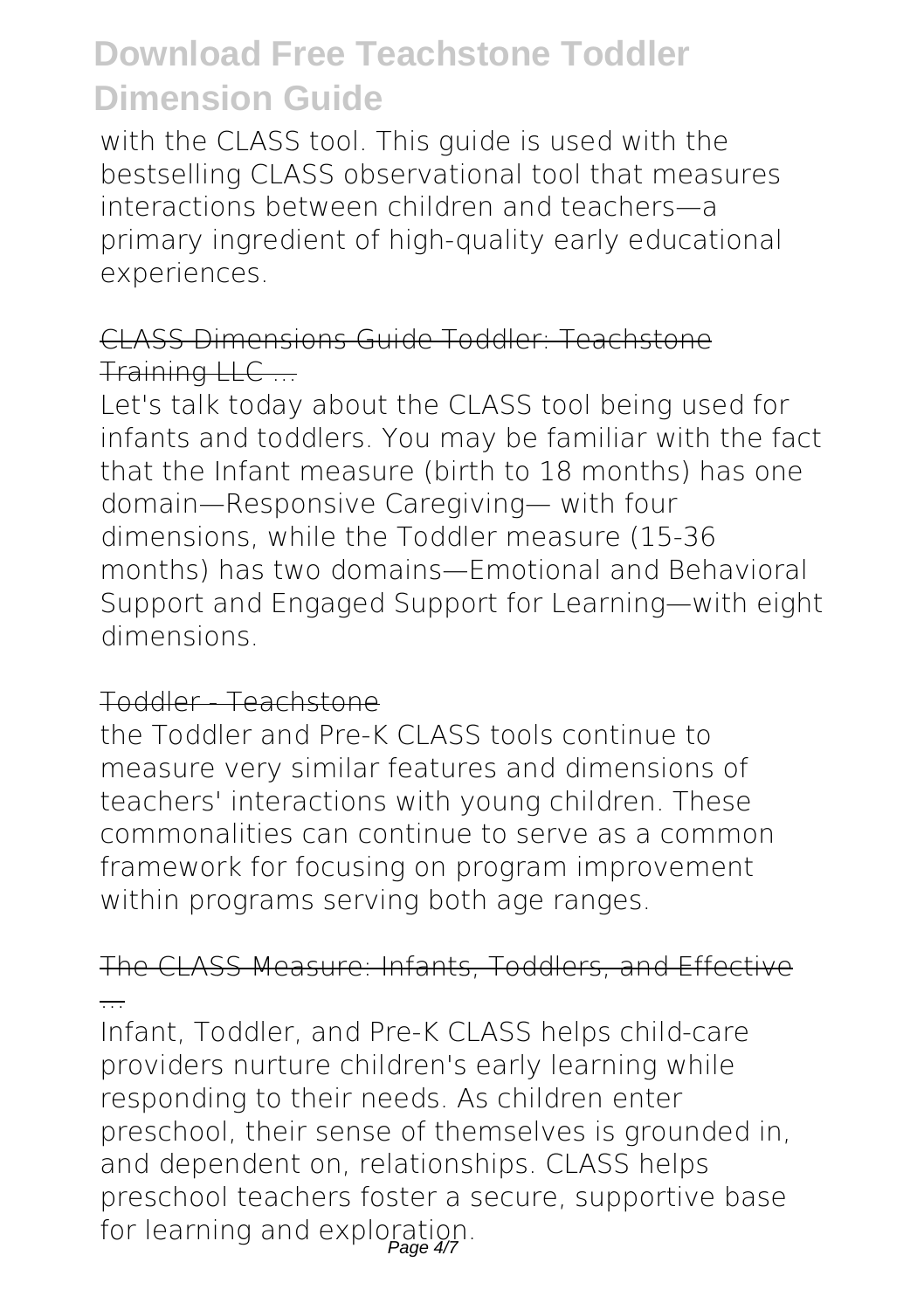#### CLASS - Teachstone

! 4! Scale! Research|ustification! Infant! Researchandstatisticalanalysessupporttheuseofone do main,!Responsive!Caregiving,!and!four!dimensions,!f or!the!

#### Teachstone® The+CLASS®+System

A quick reference tool for Observers and Coaches The CLASS Dimensions Overview provides an at-a-glance summary of the framework and language of the CLASS tool at the domain, dimension, indicator, and behavioral marker levels. The dimensions overview is available in packs of 5. Why We Recommend This

CLASS Dimensions Overview - Teachstone Store Explore developmentally appropriate interactions at the infant and toddler age levels with these CLASSbased resources. Refine by No filters applied ... CLASS Dimensions Guide. \$19.95. Quick view Choose Options. CLASS Dimensions Overview. \$30.00. Quick view. About Teachstone®

Age Levels - Infant/Toddler - Teachstone Store The Toddler Dimensions Guide says this about Regard for Child Perspectives: "When teachers encourage children to contribute to activities and to share their

ideas and perspectives, children learn they are genuinely valued.

How To Get Your Child to Listen: Finding Teachstone

Get Free Class Teachstone Scoring Sheet Pdf now and use Class Teachstone Scoring Sheet Pdf immediately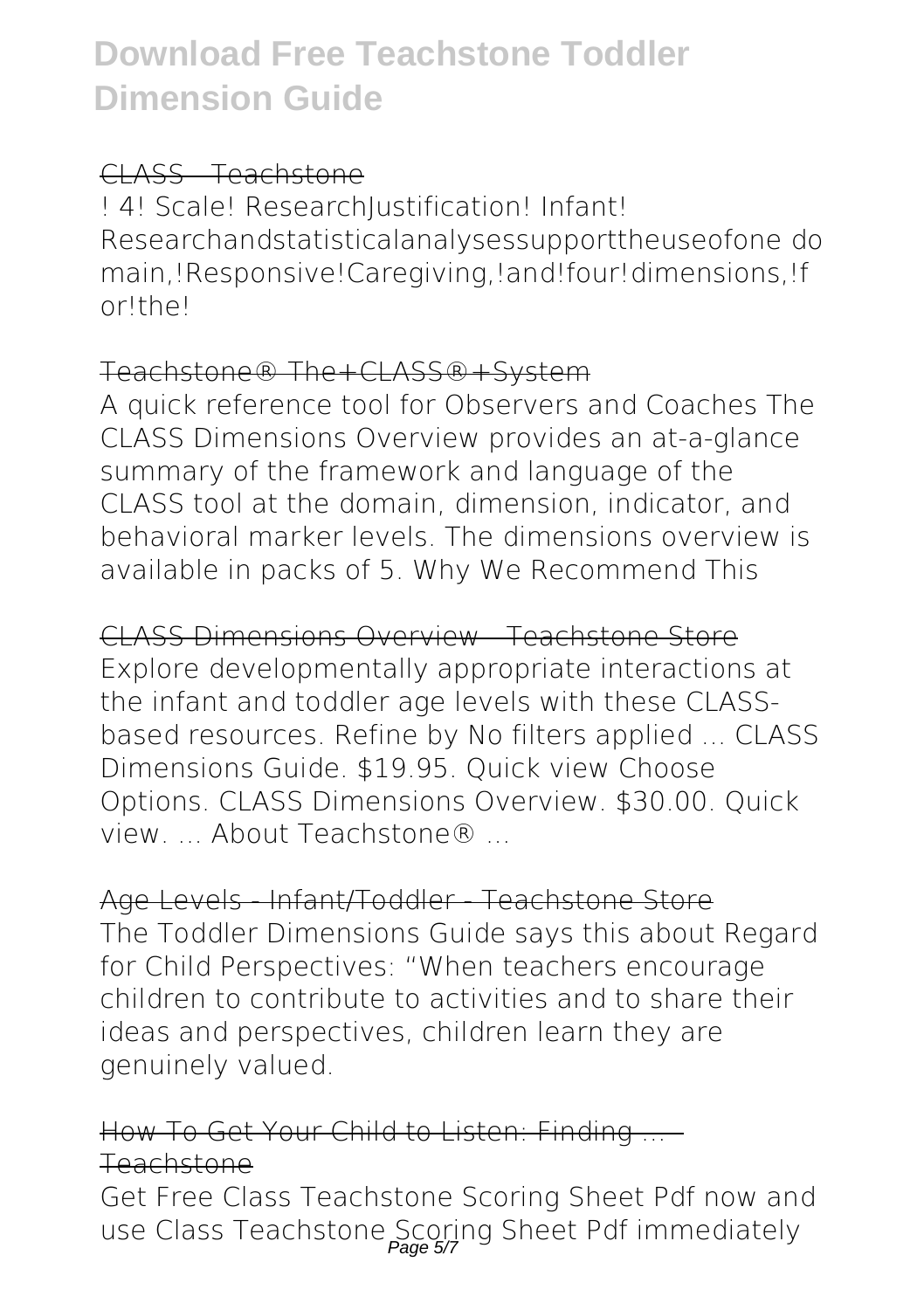to get % off or \$ off or free shipping. Search. Top Development Courses ... › toddler class dimensions guide pdf › teachstone class video scores › teachstone class observation sheet example › my class teachstone

Class Teachstone Scoring Sheet Pdf - 10/2020 Prepare to earn your CDA at home, while building CLASS skills for improved interactions with children. Choose from two different online course formats – an on-demand course or a course facilitated by experienced educators.

#### Teachstone Home - Teachstone

Learn About Infant CLASS Dimensions - Teachstone Store Now store teachstone com The Learn about Infant CLASS Dimensions program is an accessible way to learn how teachers help infants thrive through nurturing, responsive interactions and how these interactions are organized by the CLASS tool .

Class Teachstone Infant Dimensions - 09/2020 Toddler Spanish Dimensions Guide Introduction to the Toddler CLASS Tool Welcome Letter Spanish Introduction to the Toddler CLASS Tool Participant Guide Spanish Introduction to the Toddler CLASS Tool Spanish USB Introduction to the Toddler CLASS Tool Facilitator Guide Spanish ×

Affiliate Spanish Introduction to the Toddler CLASS ... CLASS Dimensions Overview - Teachstone Store Hot store.teachstone.com The CLASS Dimensions Overview provides an at-a-glance summary of the framework and language of the CLASS tool at the